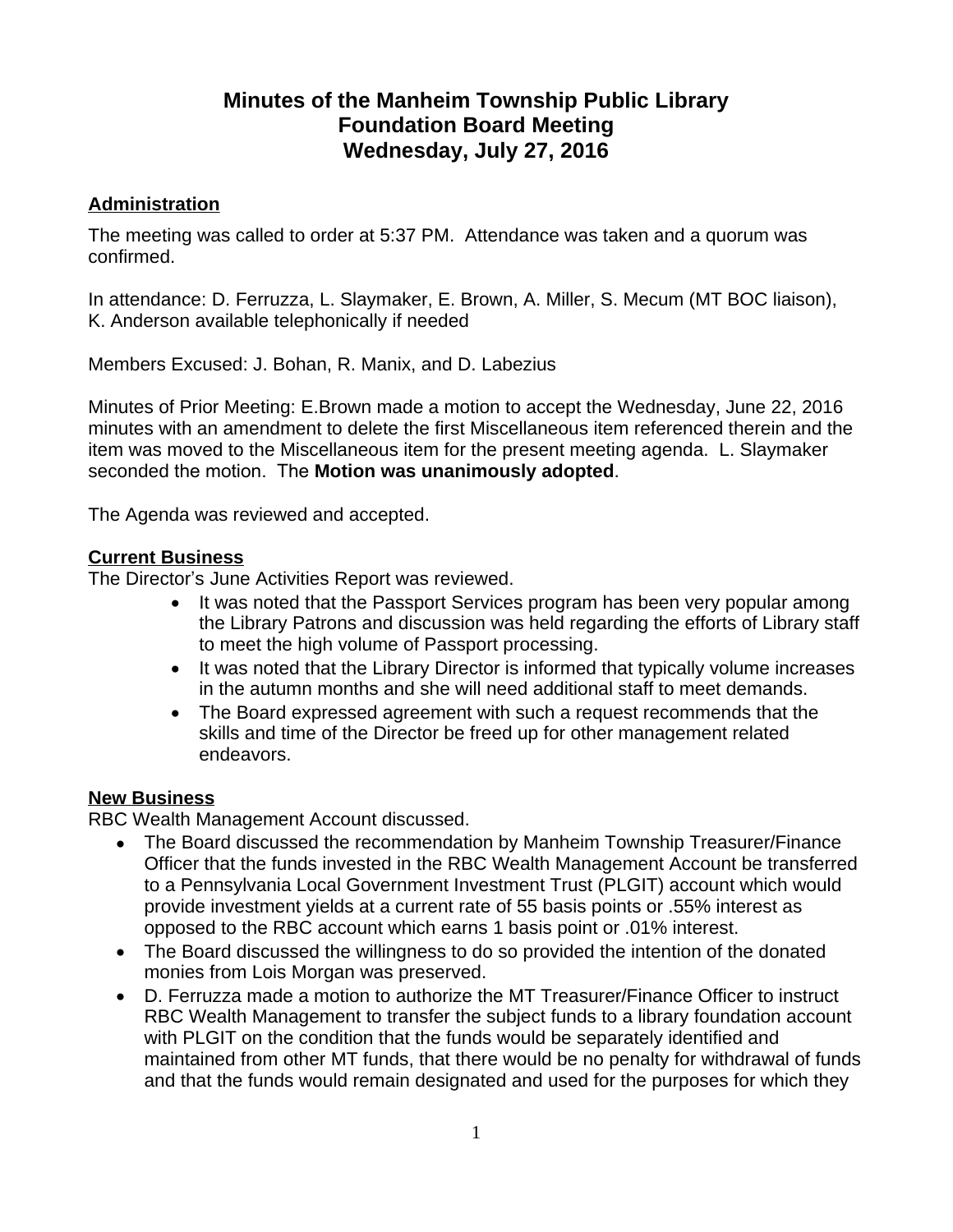were donated by Lois Morgan. E. Brown seconded the motion. The **Motion was unanimously adopted**.

 The 2016 Budget Schedule for Manheim Township was noted and the Board made an advisory suggestion for the Director to request an additional staff person to serve in the capacity of a Public Relations professional and manage the Passport Services. The Board sees this as critical since the previously existing PR position with both the Library and Manheim Township has been eliminated.

## **Old Business**

2016 Fundraising Event

 The Fundraising Subcommittee made a report out to the Board Members regarding the retention of a caterer, J. Moeller, State of Affairs Catering, engagement of Trump Tschudy Design for marketing efforts, and the solicitation of artwork from Township officials. The weekend of November 4th was confirmed by consensus as the selected date for the event, to be held at MTPL. Potential corporate sponsors were discussed.

Strategic Plan

• The Strategic Plan was acknowledged as ready to be put in to final form and the Board members indicated the substance was finalized and will request an unlined final document that it will vote upon at the August Board Meeting.

## **Standing Committee Reports**

The following Standing Committee Reports were given by various Board Members:

- Facilities D. Ferruzza commented on overgrown bushes blocking the Library sign: Board consensus was to inquire about landscaping maintenance. He also indicated that modification drive up book-drop was still on the schedule for the Fall of 2016.
- Friends Group By written mid-year report M. Matt reported on the On-line sales and number of books shipped and net profits to date. The Friends have shared their business model with two other libraries interested in starting on-line book sales.
- Finance Committee see minutes above under New Business.
- Personnel Committee see minutes above under Budget Schedule Discussion and Board's recommendation for new staff position.